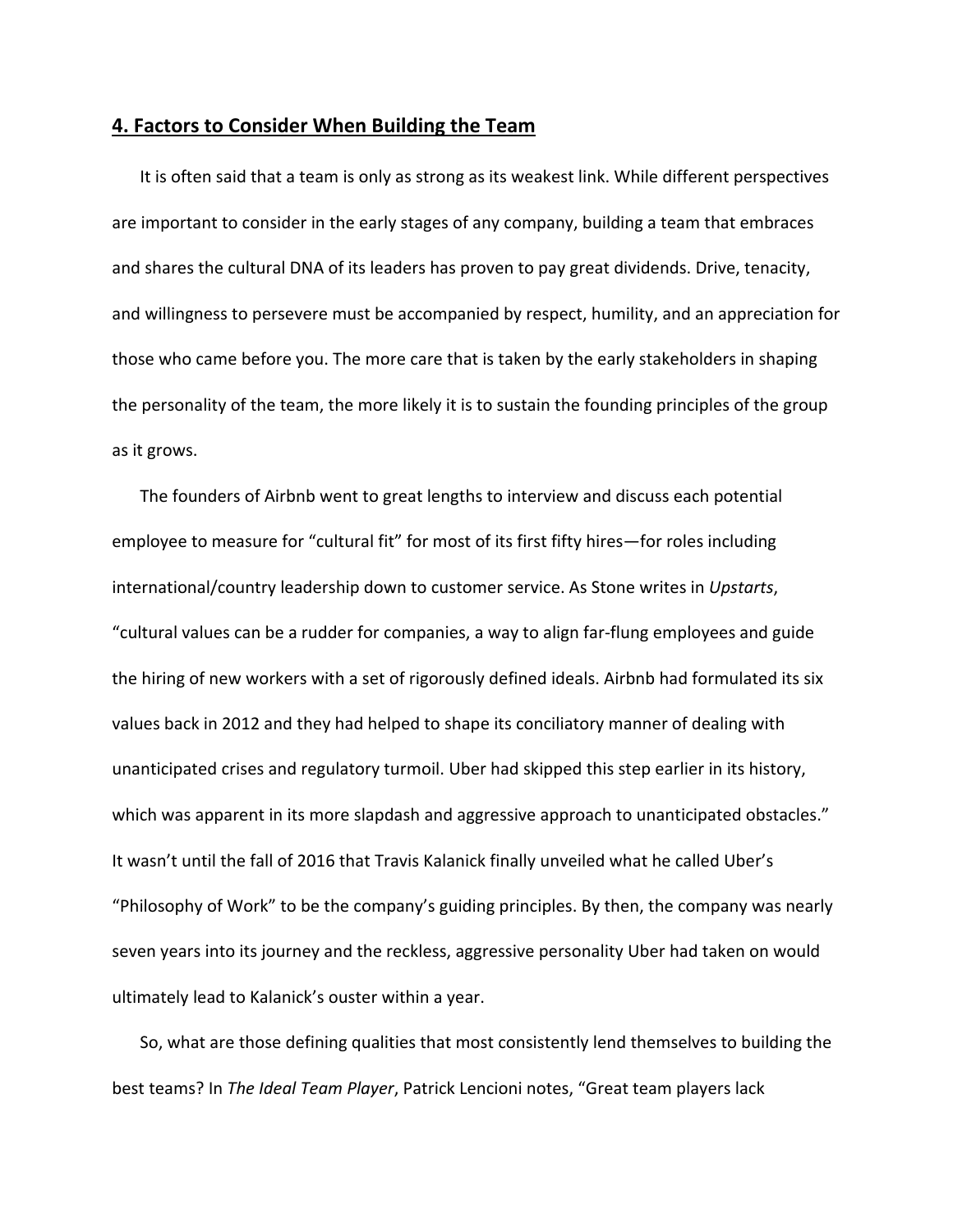excessive ego or concerns about status. They are quick to point out the contributions of others and slow to seek attention for their own. They share credit, emphasize team over self, and define success collectively rather than individually. It is no great surprise, then, that humility is the single greatest and most indispensable attribute of being a team player."

In a perfect world, the most talented, highly-motivated, and passionate people would also be selfless, humble team players, but that is not always the case. The strongest voices oftentimes demand that greater weight be given to their ideas and typically covet personal recognition more highly than team achievements. Great teams often overcome these dominant personalities, but too many of these self‐serving types can become disruptive and make it difficult to execute as tensions run high. It is no secret why the most successful startups of this day take such care when it comes to building their teams.

In *Good to Great*, Jim Collins adds, "In determining 'the right people,' the good‐to‐great companies placed greater weight on character attributes than on specific educational background, practical skills, specialized knowledge or work experience…they viewed knowledge and skills as more teachable traits, whereas dimensions like character, work ethic, basic intelligence, dedication to fulfilling commitments, and values are more ingrained." Building the perfect team has never been more challenging than it is today with so many great companies competing for the same kinds of people. Having been through the dot‐com burst in 2000‐2002, as well as the financial crisis that tilted the world on its axis from 2007‐2009, I have seen dozens of great young companies forced to react to some extraordinary circumstances. Product cycles are pushed out, spending comes to an abrupt halt, and even the well‐positioned companies are forced to let go of some of their best employees. Funding often dries up during such times of